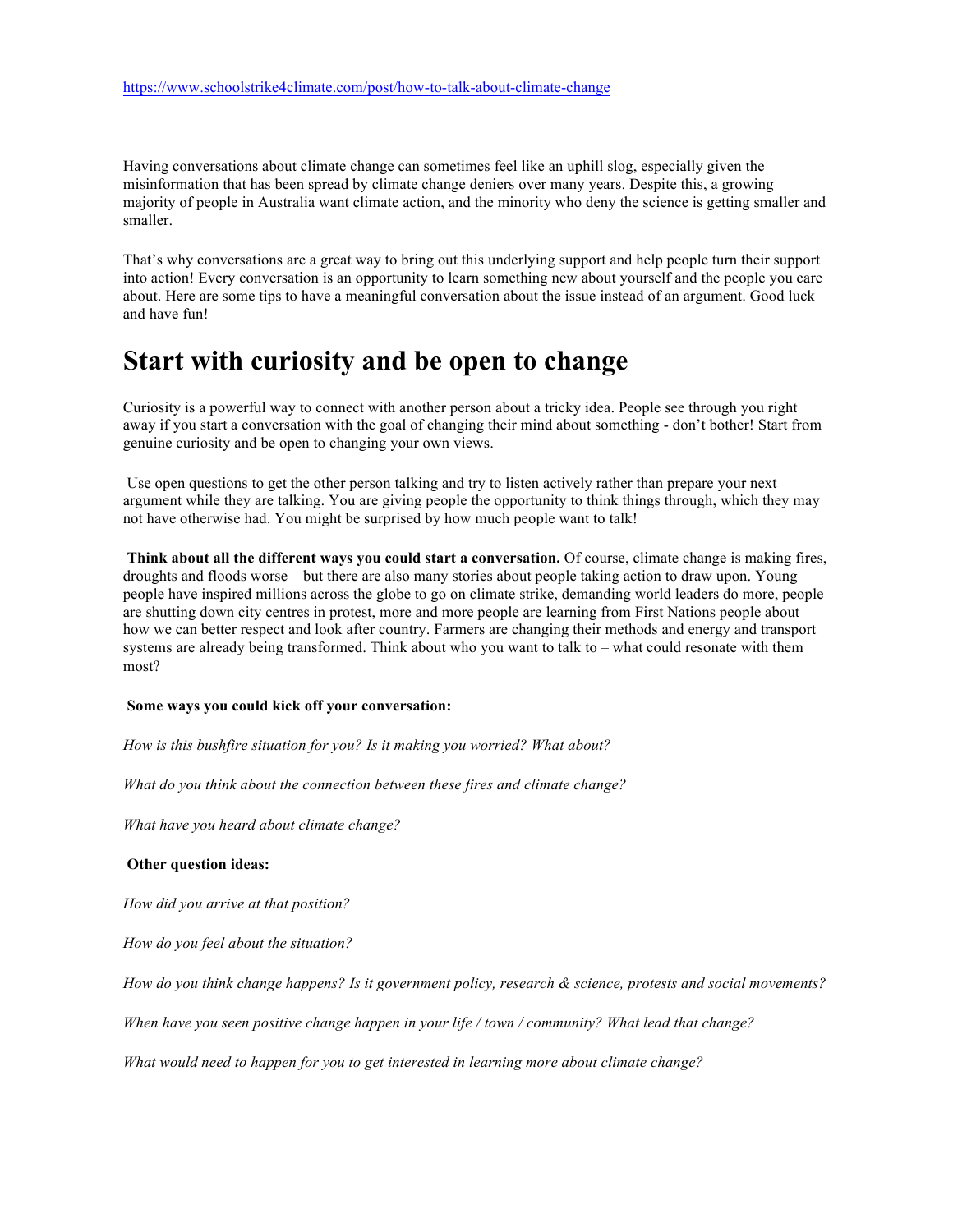# **Build trust**

The best conversations involve making a human connection. You're aiming to connect, not convince. Start with what you know about this person and work to build trust between you - listen, reflect back what you have heard to show you are listening, ask questions and share your own fears and vulnerabilities.

Ask yourself - does what I'm about to say build a bridge or increase the divide? Is the emotional content saying "I have your best interests at heart" or "I want to persuade you to do things my way"?

#### **Build the trust bridge and walk your ideas over it.**

In one conversation you might only add one brick to the trust bridge - but that it's a little bit more than before! You want people to be open to the next conversation. Note on bridges: try not to burn them ;)

## **Be genuine**

Humans have a pretty damn good sense of when someone isn't being genuine - and guess what, that doesn't help to build trust. Be genuine about why *you* care about climate change and how *you* are feeling. Who knows, you might be the first person they have had a genuine conversation about the issue with!

# **Listen**

People experience trust when they feel like they've been heard, when their ideas are reflected back to them and they feel they are being deeply understood. Be as present and real as you can be so you can tune into where the other person is at.

*Mm, so it sounds like you've thought a lot about…*

*So what you are saying is?*

*It sounds like you are feeling XXX, is that right?*

*I totally relate to that feeling of…*

*How did you come to feel/think XXX?*

## **Look for shared values**

What does the person you're speaking with value most in life? How does this crisis impact upon that and how is this connected to what you care about? Concern about climate change in Australia is at an all time high. Build connections around shared values like family, love of nature, leaving things in good shape for the next generation, fairness and respect.

### **Stay cool**

Look, we all know these conversations can turn out to be frustrating. Hopefully with trust, openness and curiosity that happens less - but if it does happen, it's important you are able to manage your own frustration.

Before having these conversations, take time to tune into yourself and how this issue is impacting on you. Think of the bridge - if you aren't feeling like you can build a connection right now, maybe save the conversation for another time.